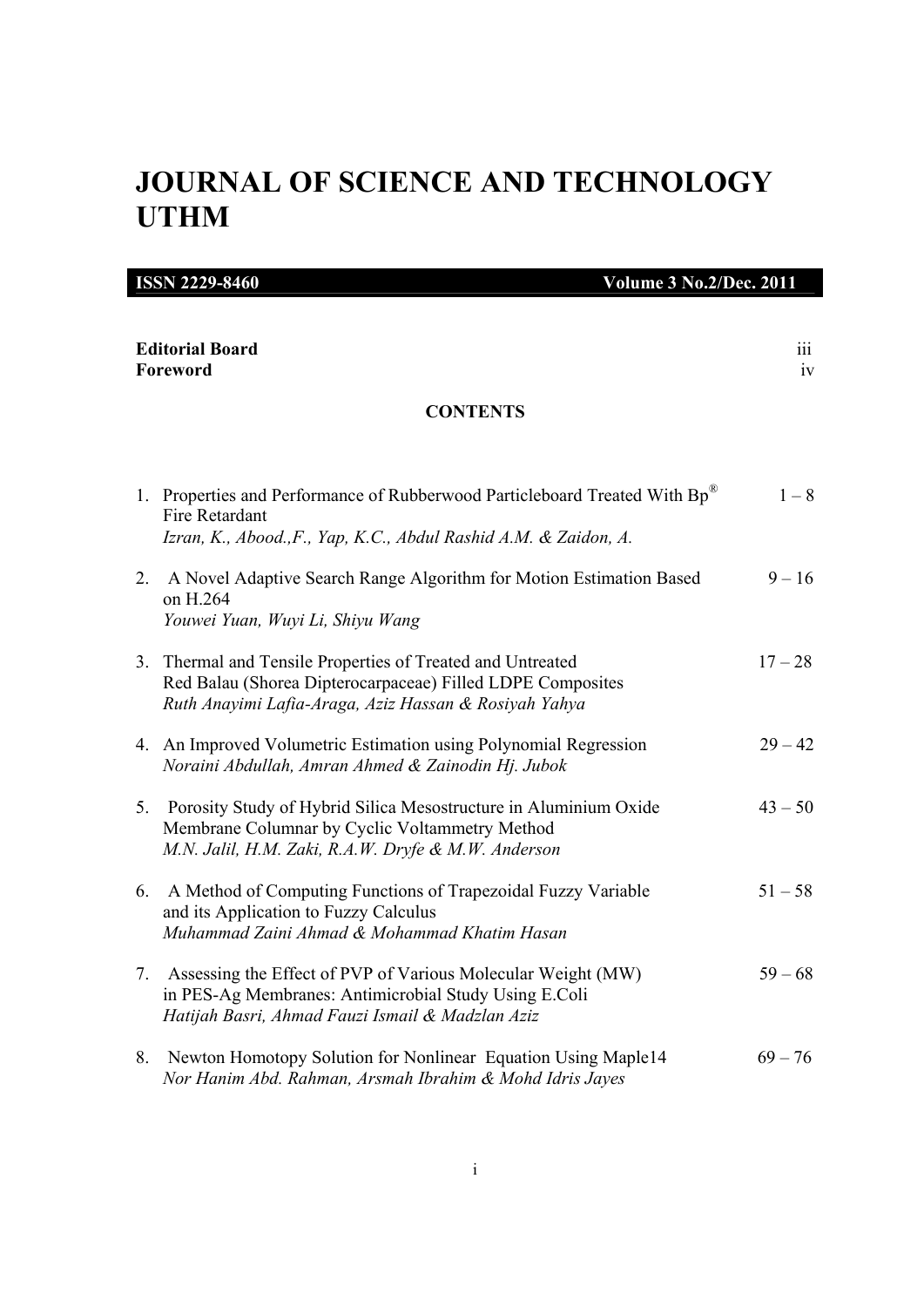| 9. A Comparison Study on The Performances of $X$ , EWMA and     | $77 - 88$  |
|-----------------------------------------------------------------|------------|
| CUSUM Control Charts for Skewed Distributions Using Weighted    |            |
| <b>Standard Deviations Methods</b>                              |            |
| Abdu. M. A. Atta & Razamin Ramli                                |            |
| 10. Bioclimatic Technology in High Rise Office Building Design: | $89 - 104$ |
| A Comparison Study for Indoor Environmental Condition           |            |

*Lokman Hakim Ismail, Magda Sibley & Izudinshah Abdul Wahab*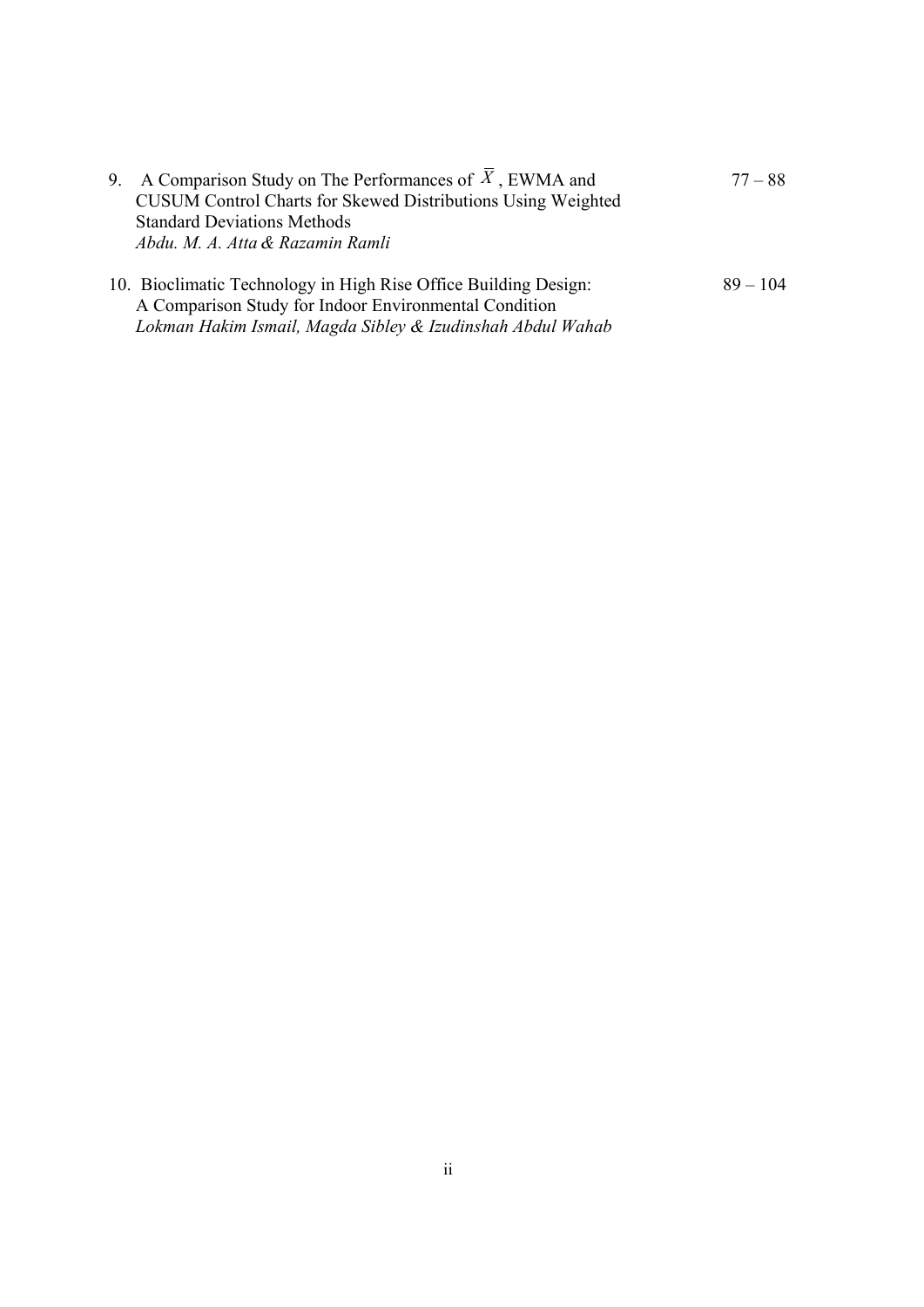## **JOURNAL OF SCIENCE AND TECHNOLOGY**

### **EDITOR-IN- CHIEF**

Zaidi Embong Universiti Tun Hussein Onn Malaysia

### **EDITORIAL BOARD**

Rozaini Roslan, Universiti Tun Hussein Onn Malaysia Mohd Arif Agam, Universiti Tun Hussein Onn Malaysia Mohd Ambar Yarmo, Universiti Kebangsaan Malaysia Azman Jalar, Universiti Kebangsaan Malaysia Abdul Khamim Ismail, Universiti Teknologi Malaysia YH Taufiq Yap, Universiti Putra Malaysia Ali Mamat, Universiti Putra Malaysia Mohd Shukri Hassan, Jabatan Kimia Malaysia You Wei Yuan, Hangzhou Dianzi University Maman A. Djauhari, Institute Technology Bandung Ismail Khalil Ibrahim, Johannes Kepler University Linz, Austria